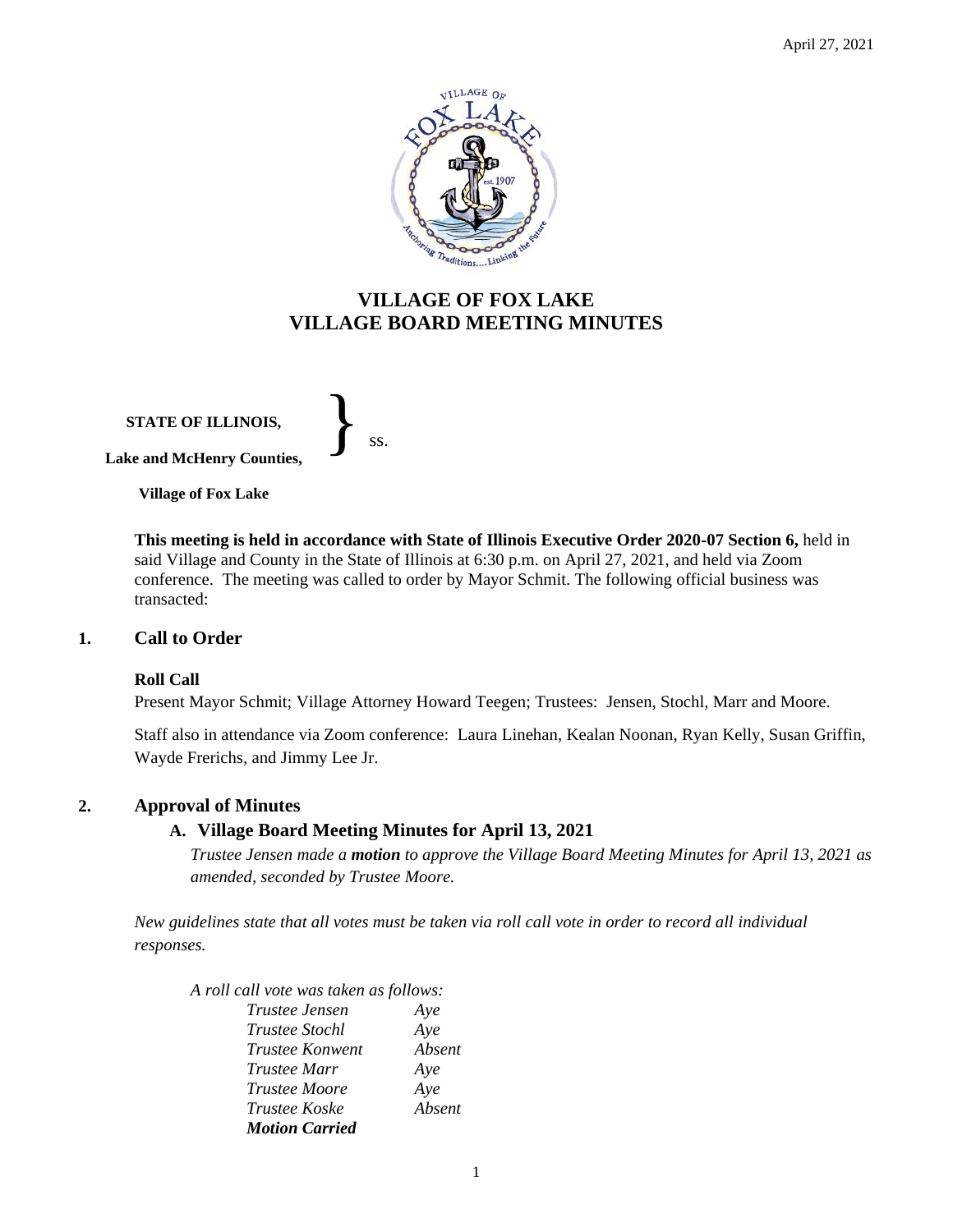## **B. Budget Hearing Minutes – April 13, 2021**

*Trustee Marr made a motion to approve the Budget Hearing Minutes for April 13, 2021 as presented, seconded by Trustee Stochl.* 

*A roll call vote was taken as follows:* 

| Trustee Jensen        | Aye    |
|-----------------------|--------|
| <b>Trustee Stochl</b> | Aye    |
| Trustee Konwent       | Absent |
| <i>Trustee Marr</i>   | Aye    |
| <i>Trustee Moore</i>  | Aye    |
| <i>Trustee Koske</i>  | Absent |
| <b>Motion Carried</b> |        |

### **3. Approval of the Warrant**

*Trustee Marr made a motion to approve the Expenditures/Warrants/Transfers for April 27, 2021 in the amount of \$622,799.67, Seconded by Trustee Jensen.*

> *A roll call vote was taken as follows: Trustee Jensen Aye Trustee Stochl Aye Trustee Konwent Absent Trustee Marr Aye Trustee Moore Aye Trustee Koske Absent Motion Carried*

## **4. Special Business (Appointments, Swearing In Ceremonies, Proclamations)**

#### **A. Arbor Day Proclamation**

*Mayor Schmit read the Arbor Day proclamation and named April 30, 2021 Arbor Day in the Village of Fox Lake.*

## **5. Village President's Report**

#### **A. Village's Reopening Plan**

*Mayor said Village Hall will be open to the public on Monday. From 8am-9am, seniors and high-risk persons will be allowed into the building. From 9am-4pm, the building will be open to the public. The building will close at 4pm for cleaning.* 

*Last year the Village had four planning teams. Mayor said that one team hasn't met in over a year. He wants to condense Communications and Marketing, and have them join the existing teams. This will result in a total of three teams, with four trustees on each team.* 

*Mayor Schmit discussed the 4th of July Parade and needing to make a decision on fireworks. Trustee Stochl is ready to move ahead with everything, asking that people keep proper distance, wear masks and be careful. Trustee Moore asked if there were any insurance implications. She mentioned other communities doing a "reverse parade", where the floats stay still and the attendees move instead of the floats. Mayor said he will check on insurance and weigh the options.* 

#### **6. Village Administrator's Report**

*There is none.*

#### **7. Village Attorney Report**

*There is none.*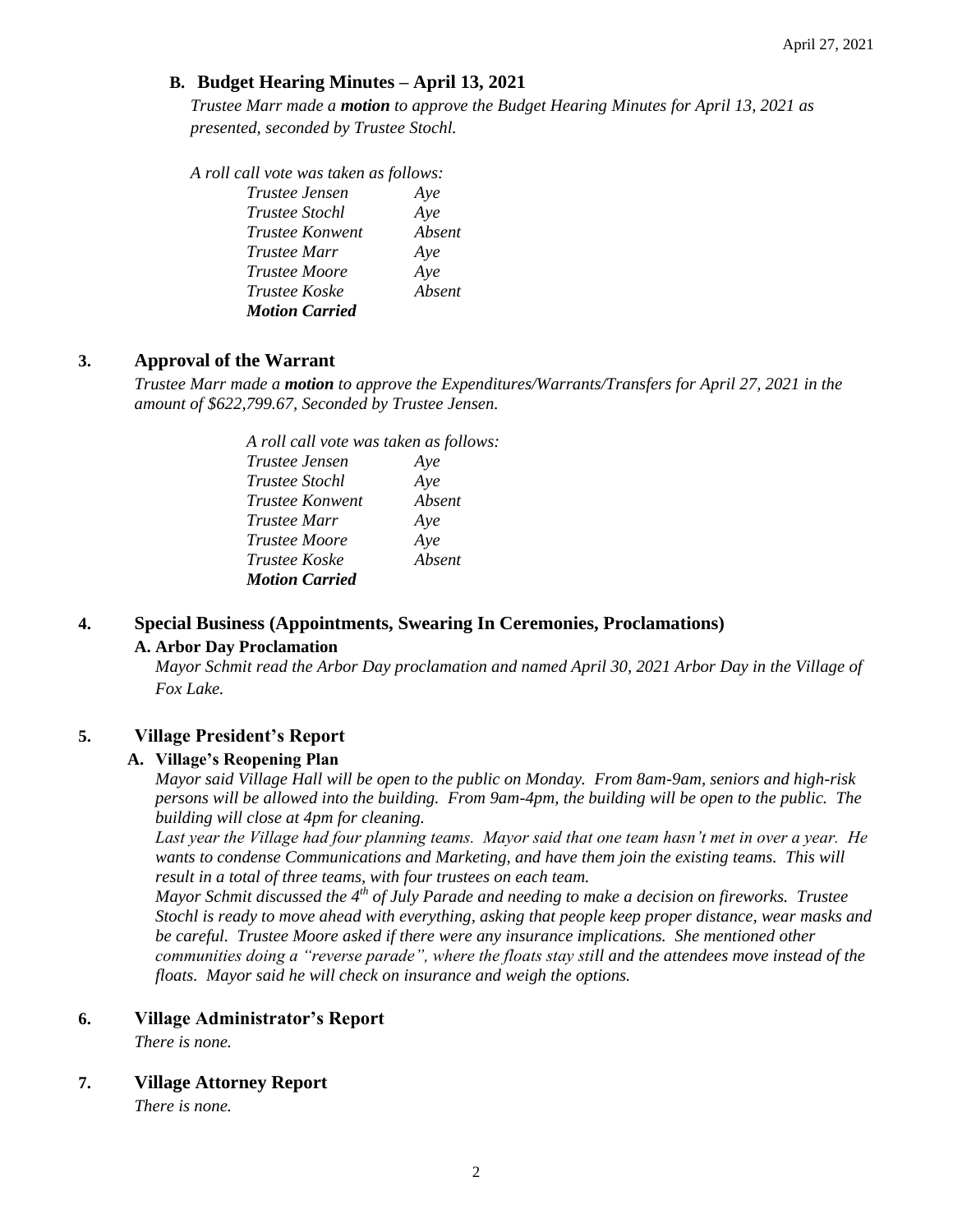### **8. Village Treasurer's Report**

*There is none.*

### **9. Preliminary Audience Comments (on Agenda Items Only)**

*There are none.* 

### **10. Motion to Recess to Committee of the Whole Meeting**

*Trustee Jensen made a motion to recess to the Committee of the Whole, seconded by Trustee Marr.* 

*A roll call vote was taken as follows: Trustee Jensen Aye Trustee Stochl Aye Trustee Konwent Absent Trustee Marr Aye Trustee Moore Aye Trustee Koske Absent Motion Carried*

#### **A. Strategic Planning Team Reports**

*Mayor said that he and Kealan met with Gewalt Hamilton by Watts and Culvers bay. It appears silt can be placed in holes in the area once the dredging is done. This will reduce costs. TIF funds can be used for this project and be included in shoreline stabilization. This will be a more marketable approach with access to Culvers. Mayor will keep the Board updated with the bid amount.* 

#### **11. New Business**

**A. Resolution 2021-R-17: A Resolution Authorizing the Mayor and Village Clerk of the Village of Fox Lake to Sign a Contract with and Thereby Accept the Proposal from Manusos General Contracting, Inc. for the Screw Pump Rehabilitation Project at the Northwest Regional Water Reclamation Facility.**

*Resolutions A, B, C and Ordinance G are all related. The contract is \$714K. One is for a first stage pump and three are for second stage pumps. This is something that has been going on for a while that needs to be addressed. Ryan Kelly said there was a similar project a few years ago that kept up with screw pumps. This is the main way for water to flow thru the plant and go out to the river. This is taking care of four of the pumps since none were done last year.* 

- **B. Resolution 2021-R-18: A Resolution Approving the Local Limits Evaluation Dated April 2020** *This is required each year and mandated by the EPA in order to get a discharge permit. All major dischargers need to have the same language in enforcement plans as well as properly limiting pollutants.*
- **C. Resolution 2021-R-19: A Resolution Approving an Enforcement Response Plan in Relation to the Village's Sewer Use and Pretreatment Ordinance**

*This is to adopt the changes made in the resolution above. Ninety days from when EPA approves, the plan will need to be completed. If not, the Village will need to provide EPA with updates. Ryan anticipates it will be a lengthy process.*

**D. Resolution 2021-R-21: A Resolution Authorizing the Mayor to Sign and Approve a Collective Bargaining Agreement Between the Village of Fox Lake and the Illinois Fraternal Order of Police Labor Council, Fox Lake Fraternal Order of Police Lodge No. 90 for the Period of May 1, 2021 – April 30, 2025**

*This will be a four-year agreement.*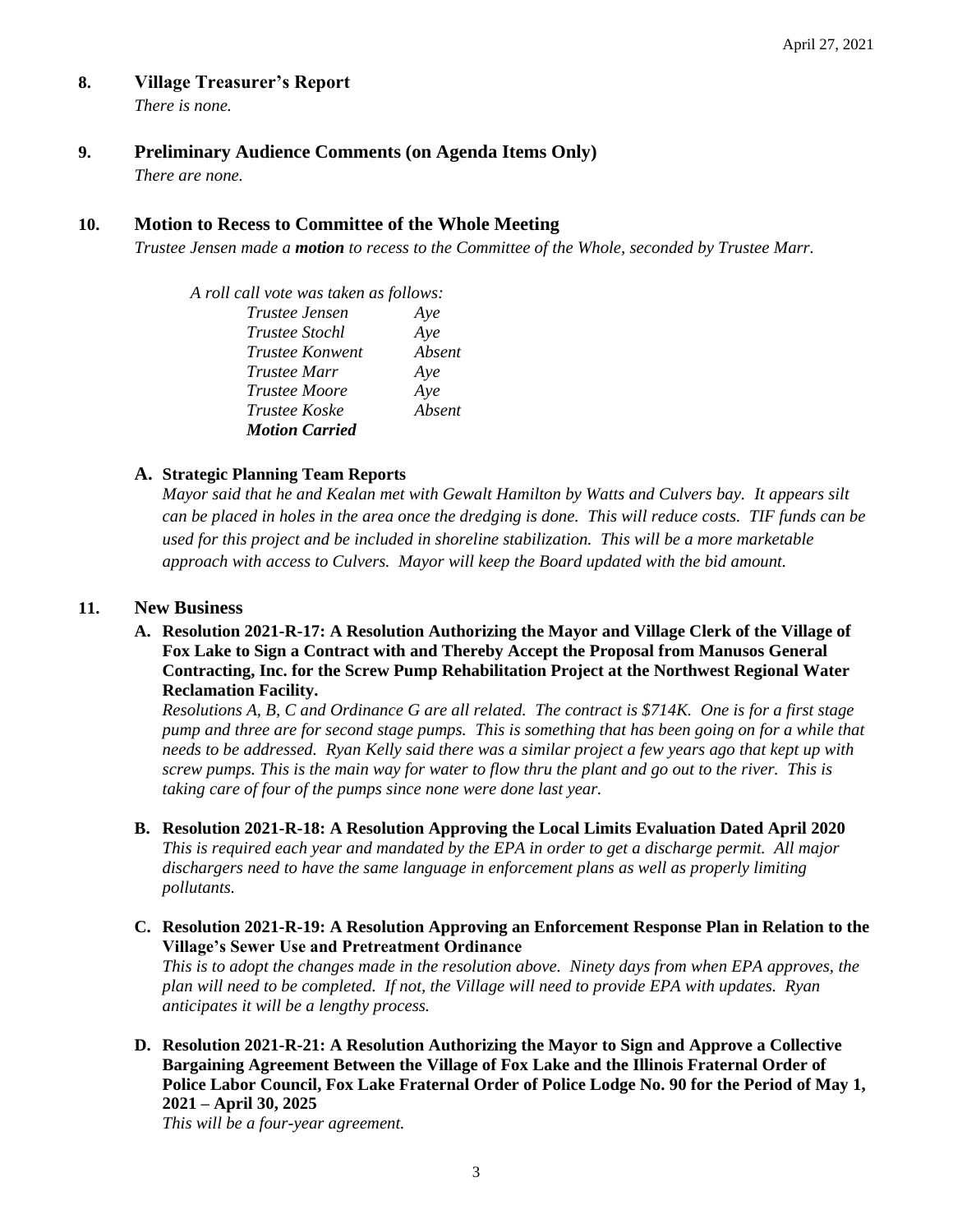**E. Resolution 2021-R-22: A Resolution Authorizing the Mayor to Sign an Amendment to Contract for Easement for the Trinski Easement Related to Phase I of the Interconnect Sewer and Water Improvements**

*The easement purchase is \$250K, which came in under budget.* 

#### **F. Ordinance 2021-07: An Ordinance Amending Various Sections of the Code of the Village of Fox Lake Related to Sewer User Service Charges and Water User Service Charges**

*This is an annual increase in order to meet obligations for loans. Trustee Stochl asked about the allocation of the increase. He said the base amount is high; up to \$26.50 a month. He thought staff was going to work on looking into this. Trustee Stochl understands the increase is needed but he thinks a base of 26.50 a month is excessive. It's the same for a one-bedroom unit in Leisure Village as it is for a multi bedroom home. Mayor said that now the Finance Department is stabilized, and this is something that can be looked into.* 

- **G. Ordinance 2021-08: An Ordinance Amending Various Sections of the Code of the Village of Fox Lake and Adopting a Sewer Use and Pretreatment Ordinance** *As discussed in A,B and C above.*
- **H. Ordinance 2021-09: An Ordinance Authorizing the Sale of Certain Property Owned by the Village of Fox Lake at Public Auction to be Conducted by the Obenauf Auction Service, Inc. and for Alternate Disposal of Valueless or Unsold Items**

*This is to sell various Village equipment such as a snow blower, a sweeper and salt spreader.*

- **I. A Motion to Approve the Reinstatement of Utility Billing Late Fees and Shut off Fees**  *This motion will reinstate late fees. There has been \$75K in lost revenue. This will begin for the the bills that go out after May 1st .*
- **J. A Motion to Authorize the Mayor and Attorney to Sign the Federal Transit Administration (FTA) Fiscal Year 2021 Certifications and Assurances** *Annual certification.*
- **K. A Motion to Direct the Village Attorney to Prepare the Ordinance Granting Approval of the PZC recommendations regarding 2 variations at 4 Washington St.**

*Mayor said this is for the Marvella's property and it has been going on for a while. The Planning Board has held a public hearing and recommends approval for the setbacks. Trustee Marr said that will be taking out large tree and wondered if it will be replaced. Trustee Stochl said he has seen the building and sign hit, and is not sure how much closer they can get to 59.* 

## **12. Old Business**

*Wayde said there is a final budget proposal with adjustments, coming out of the April 13th meeting regarding personnel and the dredging project coming out of the TIF fund. The annual budget will be adopted by May 1st, 2021.* 

**13. Motion to Adjourn from Committee of the Whole and Reconvene Village Board Meeting** *Trustee Jensen made a motion to adjourn from Committee of the Whole and reconvene Village Board Meeting, seconded by Trustee Marr. All were in favor. Motion carried.* 

| A roll call vote was taken as follows: |        |
|----------------------------------------|--------|
| <i>Trustee Jensen</i>                  | Aye    |
| <i>Trustee Stochl</i>                  | Aye    |
| <i>Trustee Konwent</i>                 | Absent |
| Trustee Marr                           | Aye    |
| <i>Trustee Moore</i>                   | Aye    |
| Trustee Koske                          | Absent |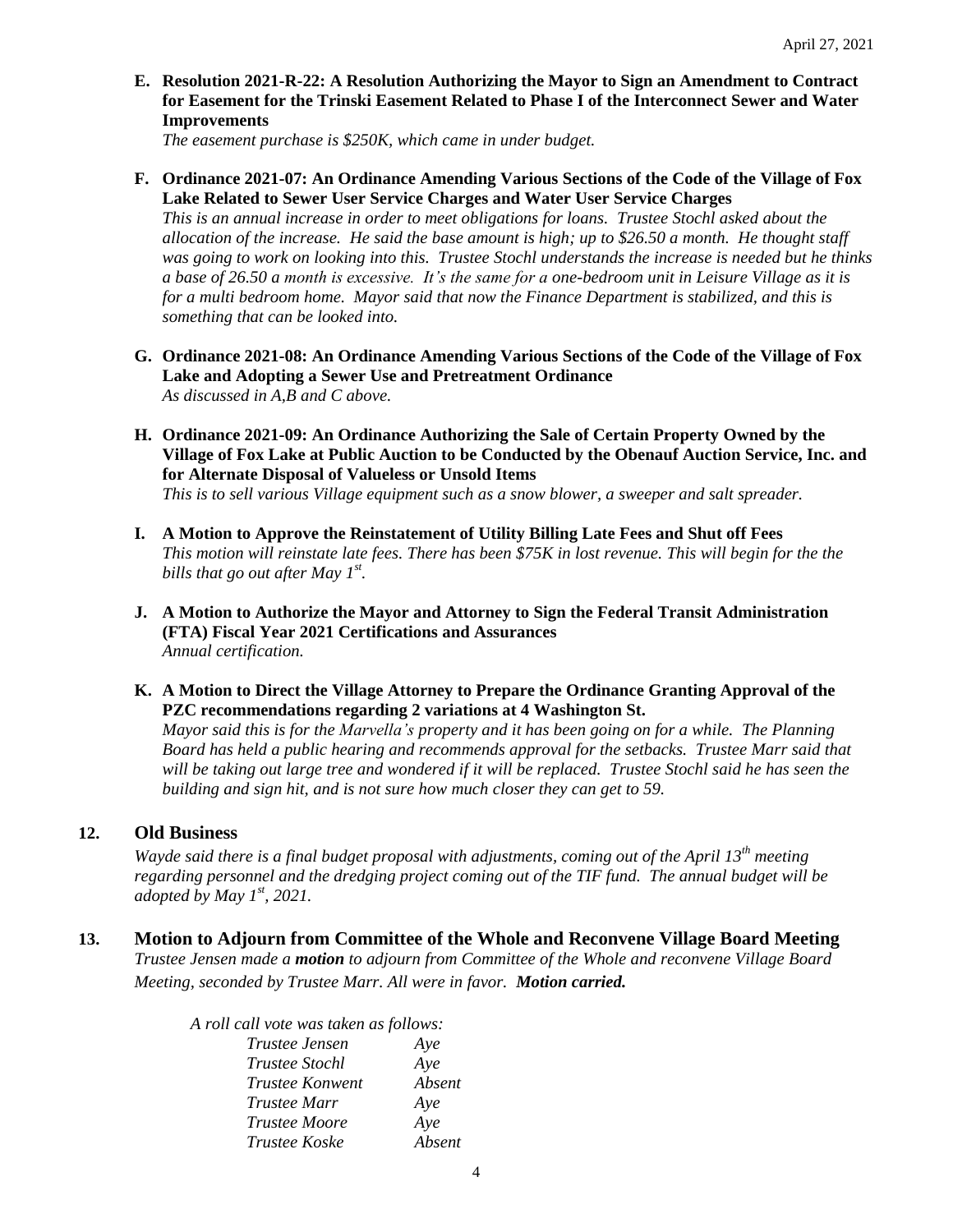## *Motion Carried*

### **14. Items to be Removed from Consent Agenda**

Trustee Stochl removed item C-3: A Motion to Direct the Village Attorney to Prepare the Ordinance Granting Approval of the PZC recommendations regarding 2 variations at 4 Washington St.

### **15. Consent Agenda**

All items listed on the Consent Agenda are considered to be routine by the Village Board and will be enacted by one motion. There will be no separate discussion of these items unless a Trustee so requests, in which event the item will be removed from the general order of business and considered under the Approval of Exceptions.

#### **A**. **Resolutions**

- 1. Resolution 2021-R-17: A Resolution Authorizing the Mayor and Village Clerk of the Village of Fox Lake to Sign a Contract with and Thereby Accept the Proposal from Manusos General Contracting, Inc. for the Screw Pump Rehabilitation Project at the Northwest Regional Water Reclamation Facility.
- 2. Resolution 2021-R-18: A Resolution Approving the Local Limits Evaluation Dated April 2020
- 3. Resolution 2021-R-19: A Resolution Approving an Enforcement Response Plan in Relation to the Village's Sewer Use and Pretreatment Ordinance
- 4. Resolution 2021-R-21: A Resolution Authorizing the Mayor to Sign and Approve a Collective Bargaining Agreement Between the Village of Fox Lake and the Illinois Fraternal Order of Police Labor Council, Fox Lake Fraternal Order of Police Lodge No. 90 for the Period of May 1, 2021 – April 30, 2025
- 5. Resolution 2021-R-22: A Resolution Authorizing the Mayor to Sign an Amendment to Contract for Easement for the Trinski Easement Related to Phase I of the Interconnect Sewer and Water Improvements

#### **B. Ordinances**

- 1. Ordinance 2021-05: An Ordinance Adopting the Annual Budget for Fiscal Year 2021-2022 (Final Reading)
- 2. Ordinance 2021-07: An Ordinance Amending Various Sections of the Code of the Village of Fox Lake Related to Sewer User Service Charges and Water User Service Charges
- 3. Ordinance 2021-08: An Ordinance Amending Various Sections of the Code of the Village of Fox Lake and Adopting a Sewer Use and Pretreatment Ordinance
- 4. Ordinance 2021-09: An Ordinance Authorizing the Sale of Certain Property Owned by the Village of Fox Lake at Public Auction to be Conducted by the Obenauf Auction Service, Inc. and for Alternate Disposal of Valueless or Unsold Items

#### **C. Motions**

- A. A Motion to Approve the Reinstatement of Utility Billing Late Fees and Shut off Fees
- B. A Motion to Authorize the Mayor and Attorney to Sign the Federal Transit Administration (FTA) Fiscal Year 2021 Certifications and Assurances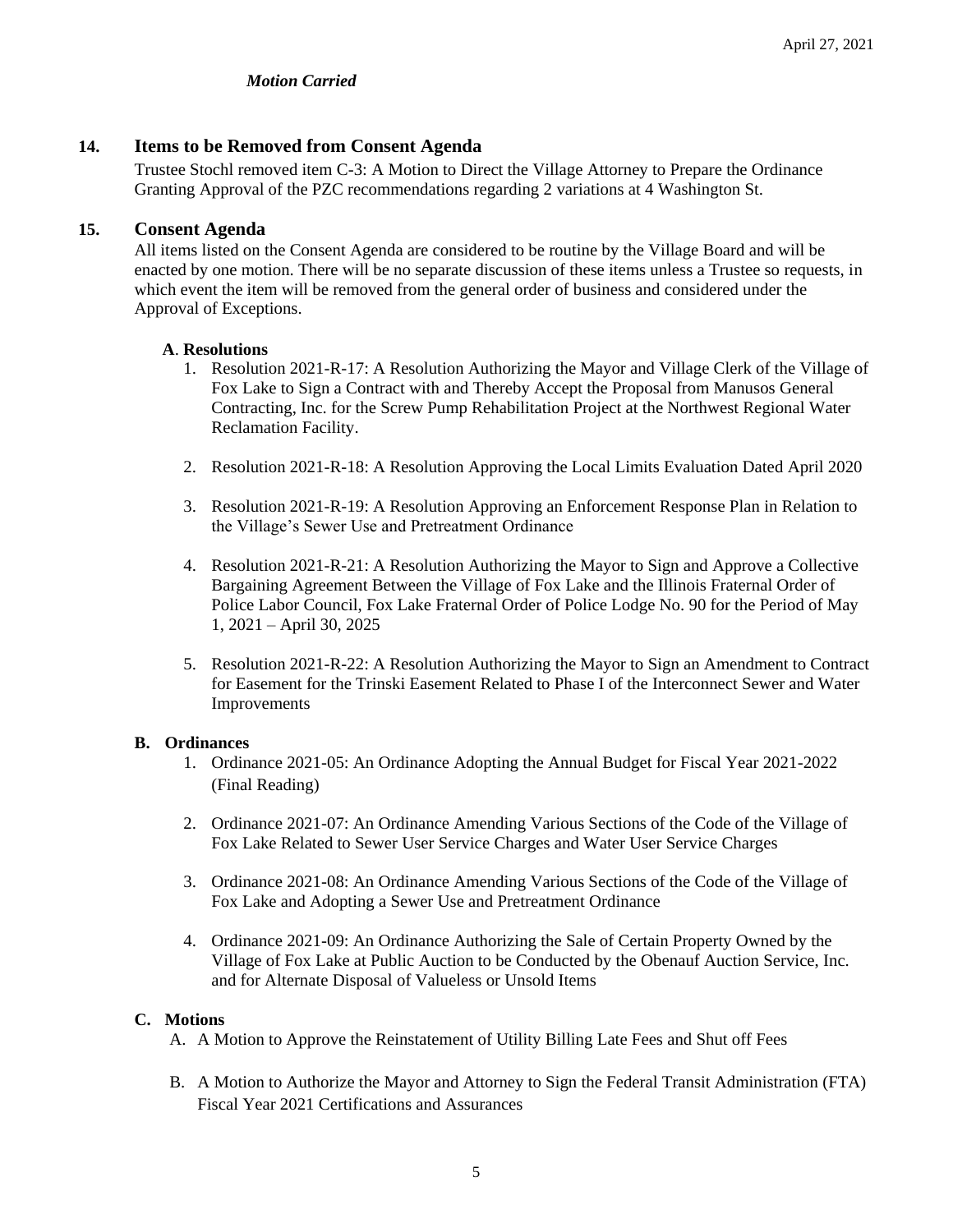*Trustee Jensen made a motion to move that items, Resolutions A 1-5, Ordinances B 1-4, and Motions C 1- 2, be established as the Consent Agenda for this meeting by unanimous vote, seconded by Trustee Moore.*

*A roll call vote was taken as follows:* 

| <i>Trustee Jensen</i> | Aye    |
|-----------------------|--------|
| <i>Trustee Stochl</i> | Aye    |
| Trustee Konwent       | Absent |
| <i>Trustee Marr</i>   | Aye    |
| <i>Trustee Moore</i>  | Aye    |
| <i>Trustee Koske</i>  | Absent |
| <b>Motion Carried</b> |        |

*Trustee Moore made a motion that the consent agenda as established by the prior motion be passed, seconded by Trustee Jensen.*

*A roll call vote was taken as follows:* 

| <i>Trustee Jensen</i> | Aye    |
|-----------------------|--------|
| <i>Trustee Stochl</i> | Aye    |
| Trustee Konwent       | Absent |
| <i>Trustee Marr</i>   | Aye    |
| <i>Trustee Moore</i>  | Aye    |
| Trustee Koske         | Absent |
| <b>Motion Carried</b> |        |

#### **16. Approval of Exceptions**

*Trustee Jensen made a motion to Direct the Village Attorney to Prepare the Ordinance Granting Approval of the PZC recommendations regarding 2 variations at 4 Washington St., seconded by Trustee Moore.*

*A roll call vote was taken as follows:* 

| <i>Trustee Jensen</i>  | Aye    |
|------------------------|--------|
| <i>Trustee Stochl</i>  | No     |
| <i>Trustee Konwent</i> | Absent |
| <i>Trustee Marr</i>    | Aye    |
| <i>Trustee Moore</i>   | Aye    |
| <i>Trustee Koske</i>   | Absent |
| <b>Motion Carried</b>  |        |

#### **17. For the Good of the Order**

*Trustee Moore thanked the Village volunteers who are taking plants and replanting them throughout town to make the Village look nice. She notices all their hard work.* 

#### **18. Audience Comments**

*There are none.* 

#### **19. Executive Session**

*Trustee Marr made a motion to retire into Executive Session at 7:49pm, for discussion on Threatened and Pending Litigation; to include Mayor Schmit, Howard Teegen, and Laura Linehan, seconded by Trustee Jensen.*

*A roll call vote was taken as follows:*